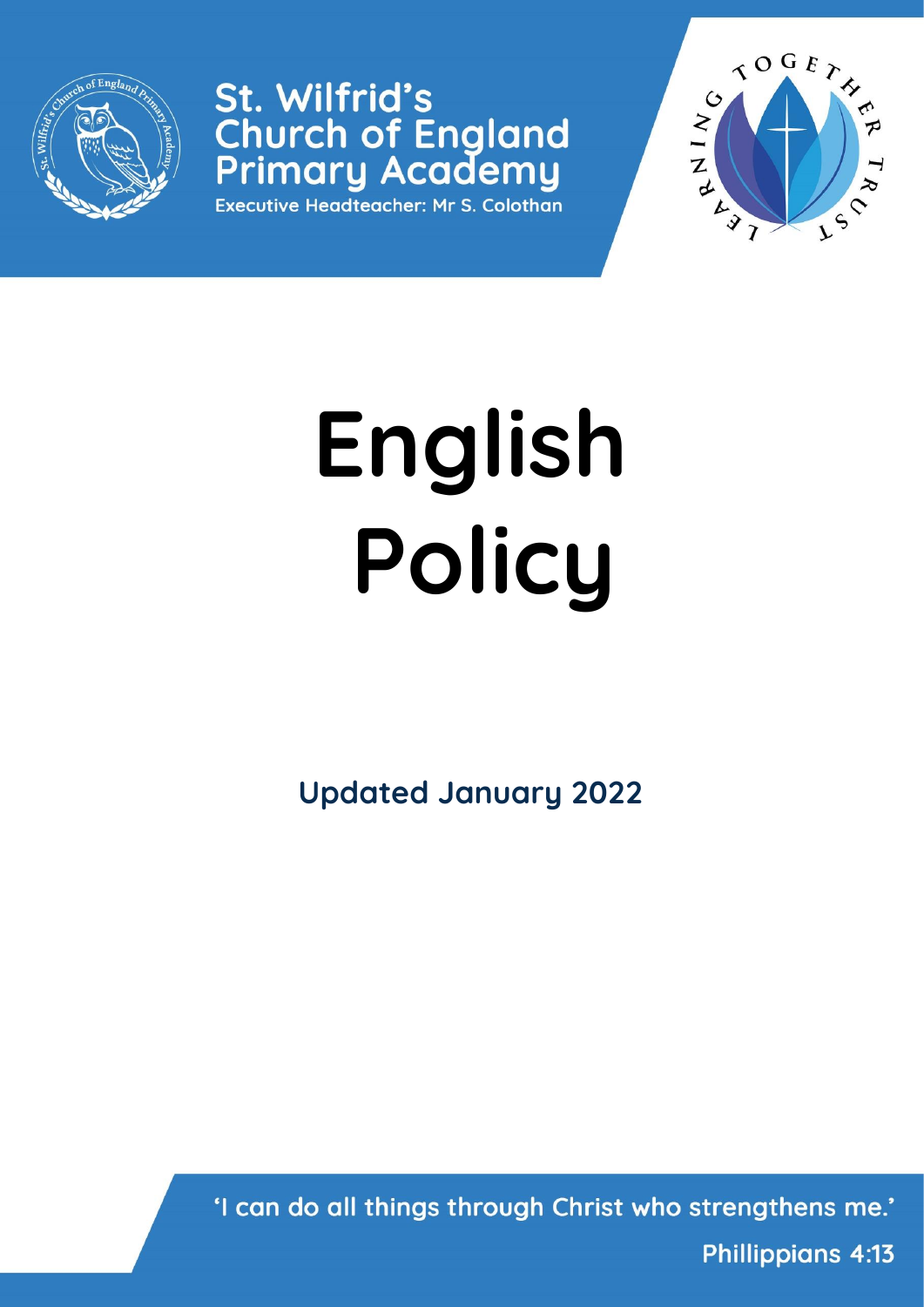# **Our Christian Vision**

# **'I can do all things through Christ who strengthens me.' Philippians 4:13**

- 1. Our **children** will be rooted in strong faith and academic foundations to thrive and succeed, knowing that Jesus is with them, every step of their journey.
- 2. Our **staff** will have the highest expectations and aspirations for our children, knowing that together, we can achieve anything through Christ.
- 3. Our **school** will be a place where children can grow in strength, to be unique and flourish in the presence of God.

### **Our Mission Statement**



**A Achieve** We will ensure that our children achieve exceptionally well.

We will nurture our children to **believe** in themselves and each other.

We will create a culture of love, **care** and respect for one another.

at St Wilfrid's we can At St. Wilfrid's, we can do all things through Christ who gives us strength.

#### **Our Aims**

- 1. To provide a distinctly Christian ethos, underpinned by our Christian Values and Scripture, where children can grow spiritually and become reflective decision-makers.
- 2. To provide a 'literacy-rich' curriculum of the highest quality, that engages and challenges all children in our school community.
- 3. To provide an environment that excites and stimulates learning, fosters personal growth and responds to the individual needs of all children.
- 4. To provide a rich and broad education, with enrichment and extra-curricular opportunities, and unique experiences, that prepare our children socially and mentally for their future.

#### **Our Christian Values**

Our Christian Values, which are rooted in scripture, are threaded through our school, our decision making and everything that we do.

Love is at the heart of our Christian Values and all members of our school community aim to 'live out' our Christian Values in our actions and choices.



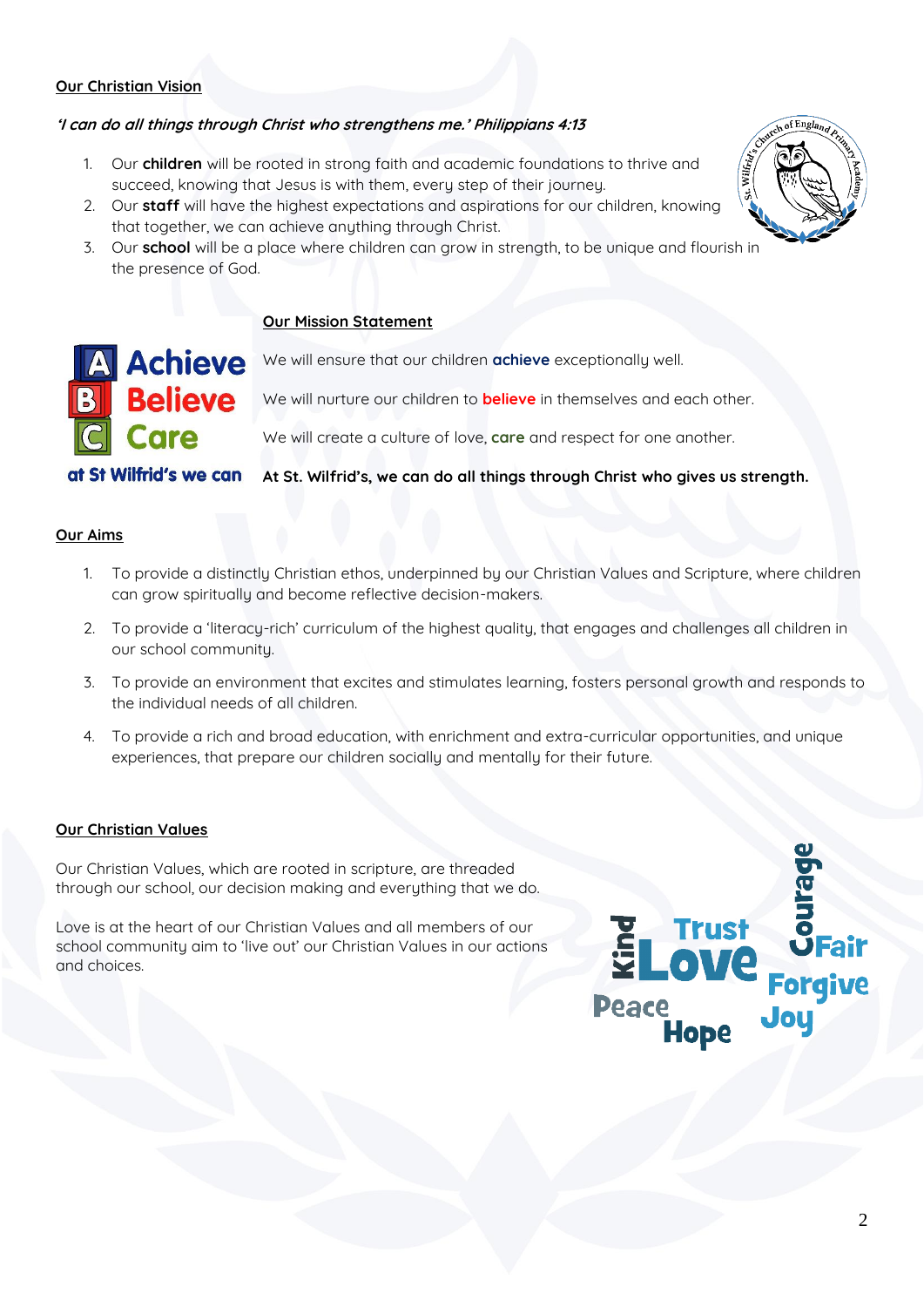## **Intent**

Our 'literacy-rich' curriculum aims to motivate and inspire children, through a series of lessons that engage and challenge all learners and provides them with a high standard of language and literacy skills. English is embedded within all our lessons and we strive for a high level of English for all. We believe this is vital for achieving success at school and later in life. We aim to ensure that every child becomes primary literate and progresses in the areas of reading, writing, speaking and listening. We believe that the ability to read and write is fundamental to our children succeeding; enabling them to access the next stage of their education and beyond.

Our curriculum is designed to equip pupils with a strong command of the spoken and written word, and to develop their love of literature, through widespread reading for enjoyment. It aims for all children to acquire a wide vocabulary, an understanding of grammar and knowledge of linguistic conventions for reading, writing and spoken language. We understand that a good grasp of English is the foundation of the entire curriculum and that children who are confident and adept readers and writers will be empowered to succeed in all other areas.

Our English curriculum promotes children's Spiritual, Moral, Social and Cultural development, ensuring that they are reflective and responsible citizens. Fundamental British Values are actively promoted in English lessons in order to prepare the children for life in Modern Britain.

Our Christian Values and Distinctiveness, alongside our School Mission Statement of 'Achieve, Believe and Care', are at the heart of our curriculum and all that we do at St. Wilfrid's.

#### **Reading**

Children at St. Wilfrid's, will learn to read fluently and demonstrate a good understanding and comprehension. Our children will engage with a range of genres and develop their understanding of fiction, non-fiction and poetry. Our aim is for 'all children to read well, quickly' and early reading is invested in, and prioritised**.** Our curriculum has been designed to ensure that children have opportunities to develop a love of reading. We want our children to gain a thirst for reading a range of genres and participating in discussions about the books; exploring the language used by different authors and the impact the written words have on the reader. Our curriculum has also been designed to ensure that our children not only read for pleasure, having had access to a wide range of text types, genres and authors, but to use books to research and gather new knowledge to extend their understanding.

When children leave St. Wilfrid's, we expect them to be avid readers, children who read fluently and widely and are able to express preferences and opinions about the texts that they read.

#### **Writing**

Our curriculum has been designed to ensure that our children enjoy writing and demonstrate passion and enthusiasm. Our aim is to ensure that pupils write clearly, accurately and coherently for a range of contexts; write in different styles and for different purposes and audiences; develop a wide vocabulary and a solid understanding of the grammar rules and terminology appropriate for their age group; apply spelling patterns correctly and use neat handwriting. We immerse the children in a rich, creative and carefully planned curriculum so that they are writing for real and engaging purposes.

Our curriculum has also been designed to ensure that children write with confidence, whilst developing their own individual flair and are able to express themselves creatively and to communicate effectively with others. We aim to expose our children to a wide range of high-quality vocabulary and use then use them within their own writing, both informally and formally, with understanding. We encourage children to take pride in the presentation of their writing, and develop a neat, joined, handwriting style by the time they leave our school and move to secondary school. We teach children spelling and grammar both discretely and as part of our analysis of texts and provide opportunities for them to apply these skills to their own writing.

We believe that all good writers refine and edit their writing over time, so in an age appropriate way, we want children to be able to identify their own areas for improvement in pieces of writing, so that they can edit their work effectively during and after the writing process. We want children to understand and learn the craft of writing so that they plan produce and publish something of which they are proud.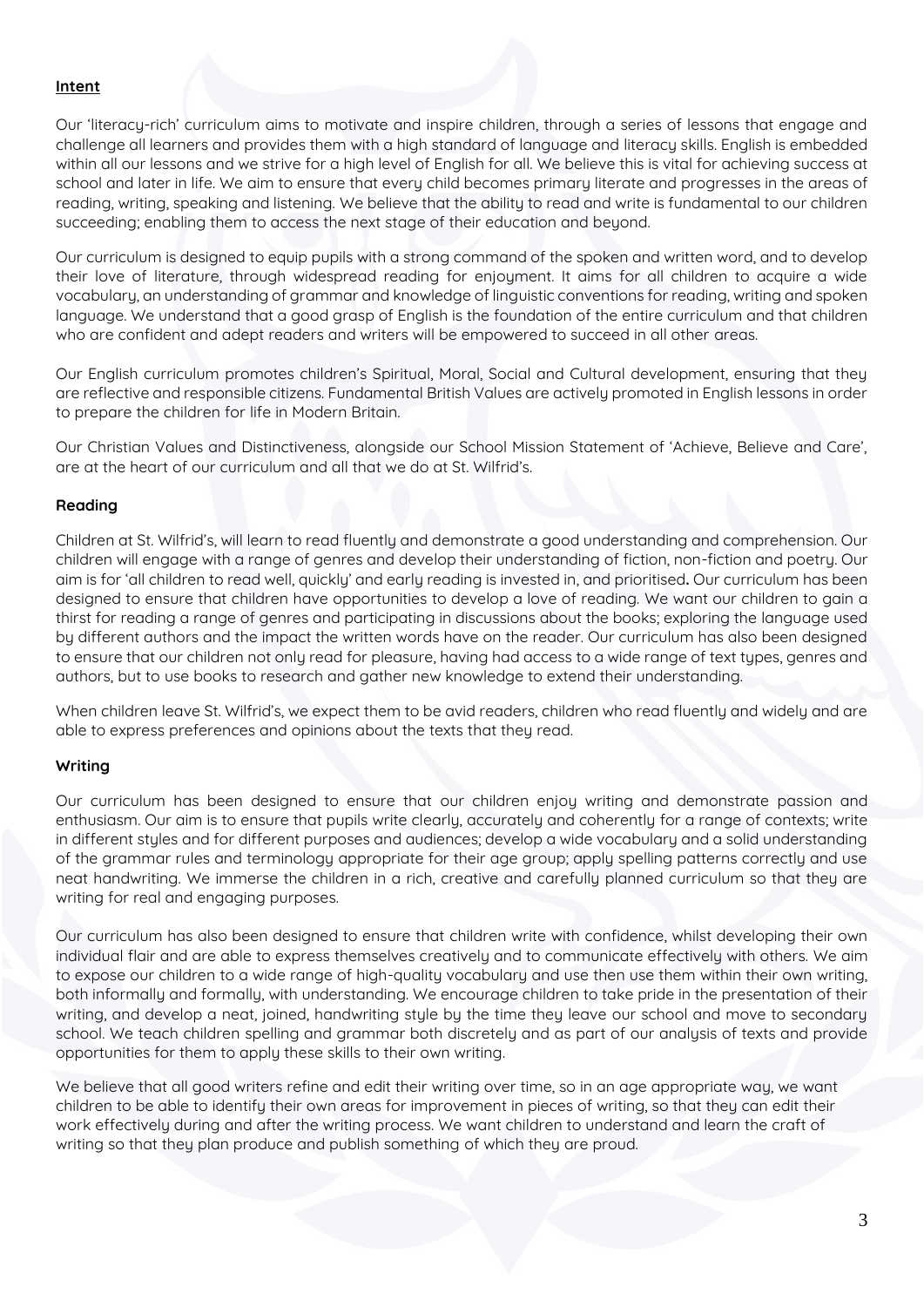#### **Speaking and Listening**

At St. Wilfrid's, speaking and listening is developed from EYFS and beyond. We want our children to be able to express themselves with confidence, as we believe that it is central to their learning. We nurture children's speaking and listening skills through a variety of approaches. We develop these skills so that our children are capable of expressing their own ideas clearly and confidently, in a safe and supportive environment, in all aspects and areas of their school life. These skills are being encouraged in every area of our curriculum as good communication skills can enhance every type of learning. The children are encouraged to explore ideas through talk; challenge each other's opinions and develop their own reasoned arguments, as well as talking in full sentences with a clear and confident voice.

#### **Grammar and Punctuation**

At St. Wilfrid's, we are determined that every child that leaves in Year 6 will have accessed and experienced detailed and precise teaching of all expected grammar objectives. If these are not achieved at the expected time, then these will be reviewed and covered in consequent year groups.

# **Implementation**

In English, we implement an inclusive curriculum that meets the statutory requirements of the National Curriculum. Our curriculum is well-planned and provides literacy-rich, cross-curricular opportunities. We ensure that we regularly review previous learning, as well as challenging our more able children.

At St. Wilfrid's, we have a daily discrete English lesson. However, English is the cornerstone of our entire curriculum. It is embedded within all our lessons and we strive for a high standard of English for all. Our 'literacyrich' curriculum uses high-quality texts, immerses children in vocabulary-rich learning environments and ensures curriculum expectations and the progression of skills are met.

Our curriculum is delivered through highly effective 'quality first teaching'. Enrichment opportunities, including outdoor learning, inspirational visitors and exciting educational visits, provide our children with rich experiences and enhance teaching, learning and knowledge.

Our well-planned English curriculum ensures that children develop the skills, knowledge and vocabulary that will enable them to communicate effectively and creatively through spoken and written language. Through the breadth and depth that our curriculum offers, children are equipped with the skills to become lifelong learners and to enjoy and appreciate literature and its rich variety.

#### **Impact**

Our well-planned English curriculum ensures that children develop the skills, knowledge and vocabulary that will enable them to communicate effectively and creatively through spoken and written language.

Through the breadth and depth that our curriculum offers, children are equipped with the skills to become lifelong learners and to enjou and appreciate literature and its rich variety. It leads them to become informed, enthusiastic and skilled readers and writers, who can engage with texts and the world around them, as reflective and independent thinkers.

The impact as our children journey through school from EYFS to Year 6 is clear: progress, sustained learning and transferrable skills. We are able to measure attainment using the Key Stage 1 and Key Stage 2 national assessments, along with the information provided by teacher assessments for writing, reading and Grammar, punctuation and spelling. We hope that as children move on from us to further their education and learning that their creativity, passion for English and high aspirations travel with them and continue to grow and develop as they do.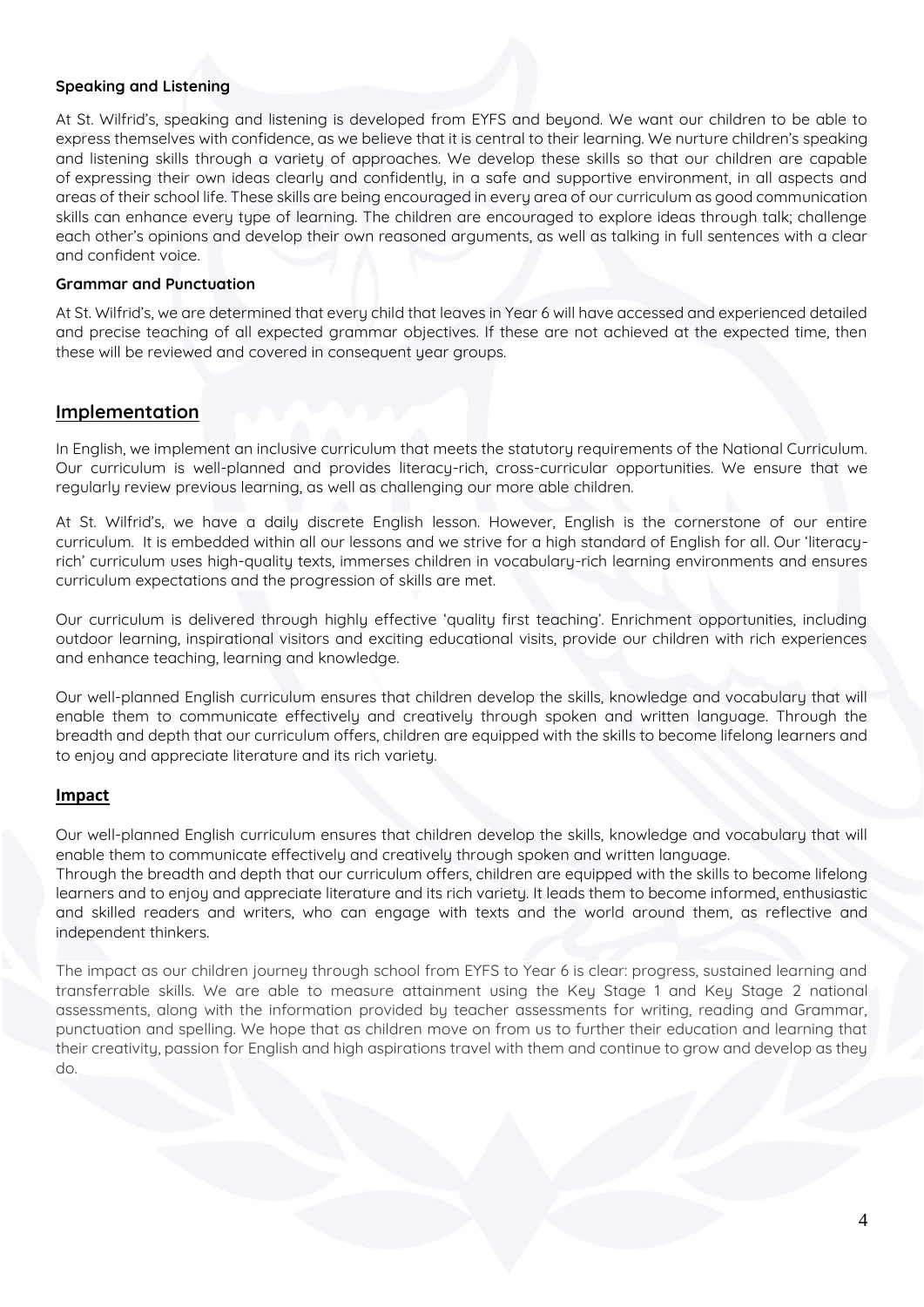# **Rationale**

St Wilfrid's Church of England Primary Academy aims to provide all children with the opportunity and support to develop their full potential through a rich, broad and balanced education and through experiencing the love and security of belonging to a caring Christian community.

We aim for children to have a deep love of reading and a passion to explore a wide range of vocabulary and texts. Through enjoying a wide variety of texts, our children develop efficient skills which equip them for the next stage of their lives and give them the skills to access the best that the world around them can offer.

### **English at St. Wilfrid's will enable children to:**

- Read easily, fluently and with good understanding
- Develop the habit of reading widely and often, for both pleasure and information
- acquire a wide vocabulary, an understanding of grammar and knowledge of linguistic conventions for reading, writing and spoken language.
- Appreciate our rich and varied literary heritage
- Write clearly, accurately and coherently, adapting their language and style for a range of contexts, purposes and audiences.
- Use discussion in order to learn; they should be able to elaborate and explain clearly their understanding and ideas.
- Be competent in the arts of speaking and listening, making formal presentations, demonstrating to others and participating in debate.

## **English Subject Leadership**

Subject Leaders are responsible for raising attainment and improving the standards of teaching and learning in their subject. They ensure that a carefully planned, broad and balanced curriculum is implemented for English, champion the subject and demonstrate its importance to pupils and staff.

Subject Leaders demonstrate a good understanding of how English progresses over time and how it connects with the school's curriculum as a whole. English Leaders have high levels of subject pedagogical content knowledge for the age range that they are teaching, and an understanding of the critical endpoints that come before and after.

Subject Leaders at St. Wilfrid's Church of England Primary Academy, work alongside other schools within The Learning Together Trust. This provides opportunities to work collaboratively and creatively with colleagues across the key stages, thus moving the English curriculum forward, and further developing the subject. Subject Leaders lead by example, setting high standards in their own teaching and ensuring that high-quality teaching and learning of English takes place across the school, with the achievement and engagement of all pupils being their utmost priority.

#### **English Subject Leaders will:**

- raise the profile of English at St. Wilfrid's Primary Academy
- lead and manage the English effectively and have an 'expert' knowledge of the English curriculum overview, including all unit/topics across the whole school
- confidently articulate the English curriculum design and have a clear and ambitious vision for English (Intent, Implementation and Impact)
- monitor, evaluate and enhance the quality of teaching, learning and assessment in English
- ensure that there is clear progression in knowledge, skills and vocabulary in English, across school
- support, guide and motivate colleagues in their CPD, as well as build capacity across the school
- identify the subject's needs in the context of whole school priorities and produce an English School Development Plan annually, reviewing this termly
- audit English resources and identify resource needs and costings in English School Development Plans, managing allocated budgets effectively.
- provide strategic direction and development of English across the school.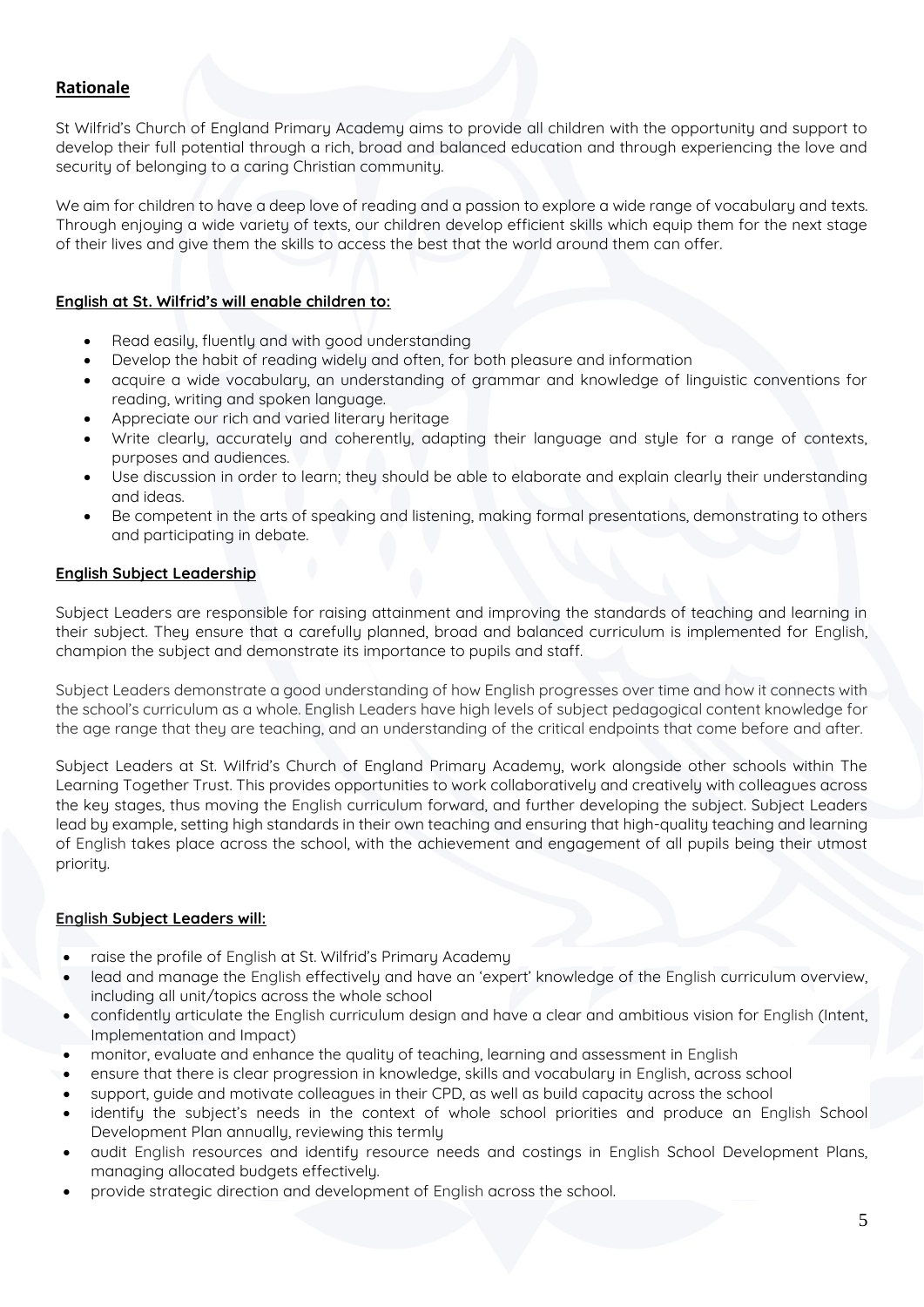- develop their own expertise through training and evidence-based research and investigate how implementations are embedding
- effectively communicate with the English link Governor, sharing and celebrating English
- review and update the English Policy, as necessary

# **Delivery of English within our Curriculum**

#### **Phonics**

Within quality first teaching, 'Essential Letters and Sounds' (ELS), our DfE validated, complete systematic synthetic phonics programme, is effectively delivered daily to whole classes by class teachers in Reception and Key Stage 1. Daily whole class phonics lessons in these year groups follow a consistent teaching sequence, which includes review, teach, practise, apply and review. To enable children to 'keep up' rather than require 'catch up', ELS interventions are delivered to targeted children within phonics lessons and outside of lessons, by class teachers and our ELS champions. Half termly assessments are undertaken to identify gaps and monitor progress in Early Years, key Stage 1 and where appropriate to meet needs, Key Stage 2.

We use sequential and progressive decodable books to secure fluency and confidence in early reading. In Reception, Key Stage 1, and where appropriate Key Stage 2, children are provided with a phonetically decodable home reading book, which is linked to their phonics phase. Once children are secure in phonics, they are provided with a home reading book linked to their book-band reading stage.

## **Reading**

**Reading has an extremely high profile at our school and is integral to our 'literacy-rich' curriculum. Developing and instilling a love of reading is of paramount importance in our school. Our children are exposed to a diverse range of quality reading materials; they are provided with a wide range of opportunities to read across all subjects in the curriculum, and to develop positive attitudes and foster a love of reading.**

#### Focus theme text

Each term, all year groups have a 'focus theme', which links English to the wider curriculum. Teachers use carefully selected, high-quality focus reading texts, relating to the History, Geography or Science focus themes, to deliver elements of the English curriculum. Within the wider curriculum, teachers ensure that there are opportunities planned for children to further develop their literacy skills, including regular cross-curricular writing and reading, ensuring that standards are consistent across the curriculum.

#### Shared

In KS1 and KS2, teachers read a range of texts with pupils focusing on comprehension and specific features and model the strategies for reading which the children are working on. This is an opportunity for teachers to demonstrate the act of being a fluent reader. In shared reading, the text chosen is at a level slightly higher than the majority of the class and teachers plan questions around the text that encourage the children to enjoy, understand, discuss and analyse the written word in a supported environment.

#### Guided

In Reception and KS1, guided reading takes place weekly outside of the English lesson. Each child has a reading session, in a small group, supported by their teacher, where they are given the opportunity to explore books matched to their reading ability. Independent stimulating and meaningful activities linked to reading are planned for when they are not working directly with the class teacher. Guided Reading record sheets are used in Key Stage 1 to monitor and assess guided reading.

In KS2, guided reading is taught as a whole class, using focus reading texts which link to focus themes or supplementary high-quality texts or extracts. Specific reading skills for each year group are taught during guided reading sessions, using reading content domains. Teachers use a range of schemes to support the planning and teaching of reading, for example, Literacy Shed (VIPERS), Maddy Barnes (CLIMB) and Grammarsaurus. Teachers assess reading against age-related descriptors and children undertake half-termly summative assessments. Pupils explore vocabulary, prediction, sequencing, making inferences and retrieving information, ensuring that they are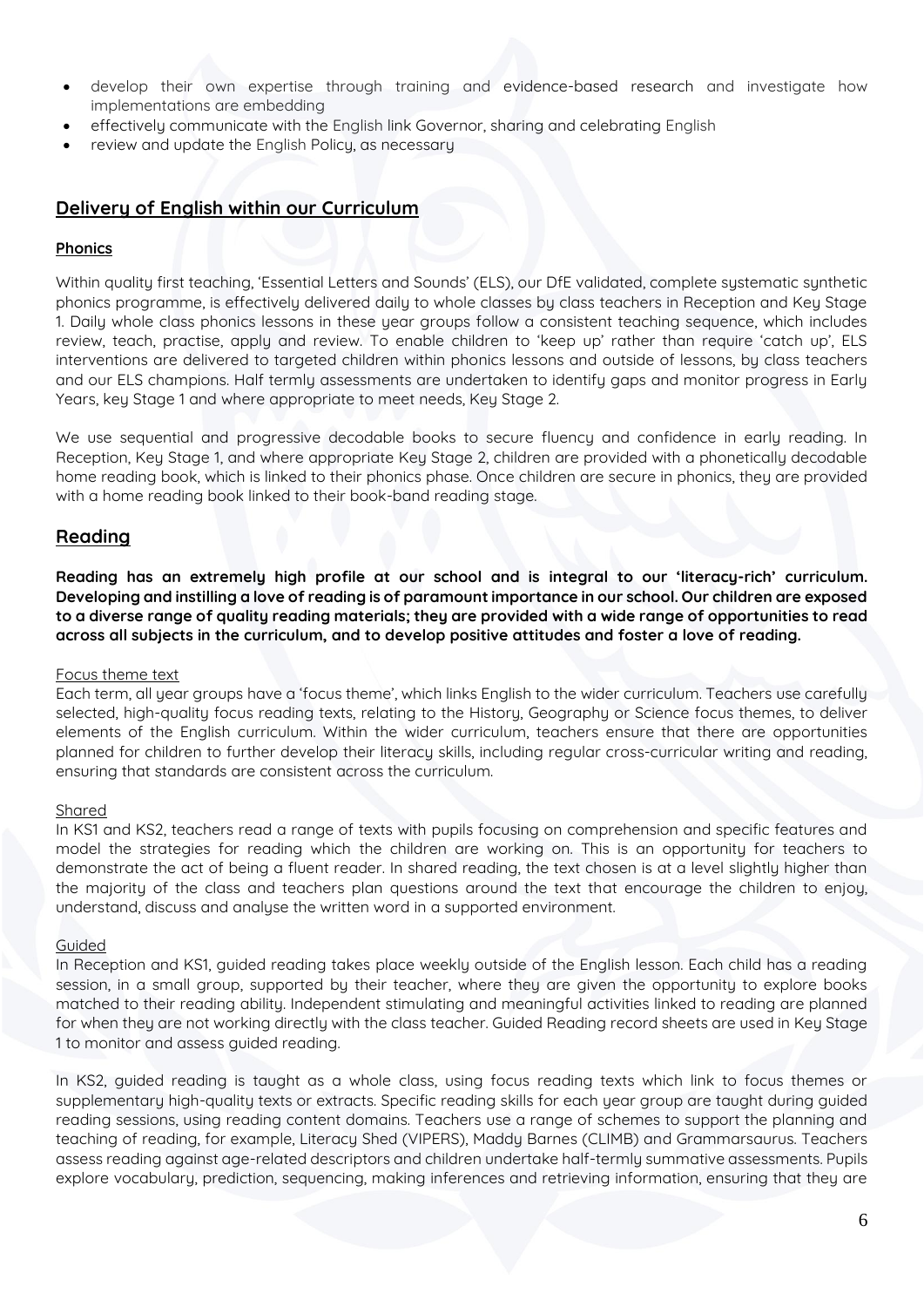able to make justified responses using evidence from the text. Children explore a range of texts in the within wider curriculum, which are based around age appropriate texts linked to the topics being studied.

#### Independent Reading

Across school, children also engage in independent, sustained reading. It provides an opportunity for pupils to read and enjoy a range of texts and to apply reading strategies. We actively encourage children to read a variety of books throughout the year, encouraging them to read a variety of authors and genres.

Within each classroom, there is a collection of 'Related Reading' books to supplement and enhance termly 'focus themes' and give children a range of rich reading experiences of related texts, including poetry, fiction and nonfiction, which they can delve into independently, allowing children to read around the topic, deepen their subject knowledge and immerse them in the theme being taught.

Each class also has a selection of 'Reflective Reads' which reflect our current society and celebrate equality and diversity. 'Reading for Pleasure' boxes have also been provided for each year group, which children can access throughout the day to enjoy, which are rotated between classes within year groups each term. In KS2, children are also actively encouraged to keep their own record of any other books that they read for pleasure, in their reading diaries.

#### Reading books

All children in school have a reading book, matched to their reading ability, to take home. There is an expectation that children read their home reading book to an adult at least four times a week. Reading diaries are carefully monitored by class teachers, and children who do not read regularly at home are identified as 'Priority Readers' for further support.

In Early Years and Key Stage 1, children are encouraged to select a 'sharing book' to take home to enjoy, alongside their decodable home reading book.

Children in KS2 have access to the library and have a weekly library session to change their reading and library books. The physical environment of the library is designed to stimulate our children. This motivates them to explore resources for their work in school and for personal study. A parent helper and small group of Y6 librarians help oversee the general management of the library, such as returning books to the correct area and ensuring general tidiness. A range of Reading schemes are used in school.

Children's reading experiences are widened through a range of whole school initiatives and opportunities, including our half-termly 'Reading Challenge', where children can feature on our 'Reading Wall of Fame', our diverse range of 'Authors of the Month', a published list of year group 'Recommended Reads', our termly 'Reading Round-Up', our 'Patron of Reading' and our much-loved 'Reading Rabbits'.

# **Writing**

**We aim for all children to be confident and enthusiastic writers. They are encouraged to develop resilience throughout the writing process ensuring that editing and redrafting is an integral part of the learning experience. Children are taught how writing is a form of communication and are encouraged to mark make on entry to school. Letter formation is developed alongside our DfE validated, complete systematic synthetic phonics programme 'Essential Letters and Sounds' (ELS).**

#### **Early Years and Foundation Stage**

In EYFS, writing opportunities are an integral part of child led learning and are incorporated into continuous provision. Explicit writing skills are taught in teacher led guided and whole class writing sessions.

In the Early Years, we think it is initially important for pupils acquire a wide vocabulary and a secure understanding of grammar and sentence structures verbally. We encourage the children to speak in full sentences and ensure they understand the meaning of words, so that they are able to transfer these skills to writing as they progress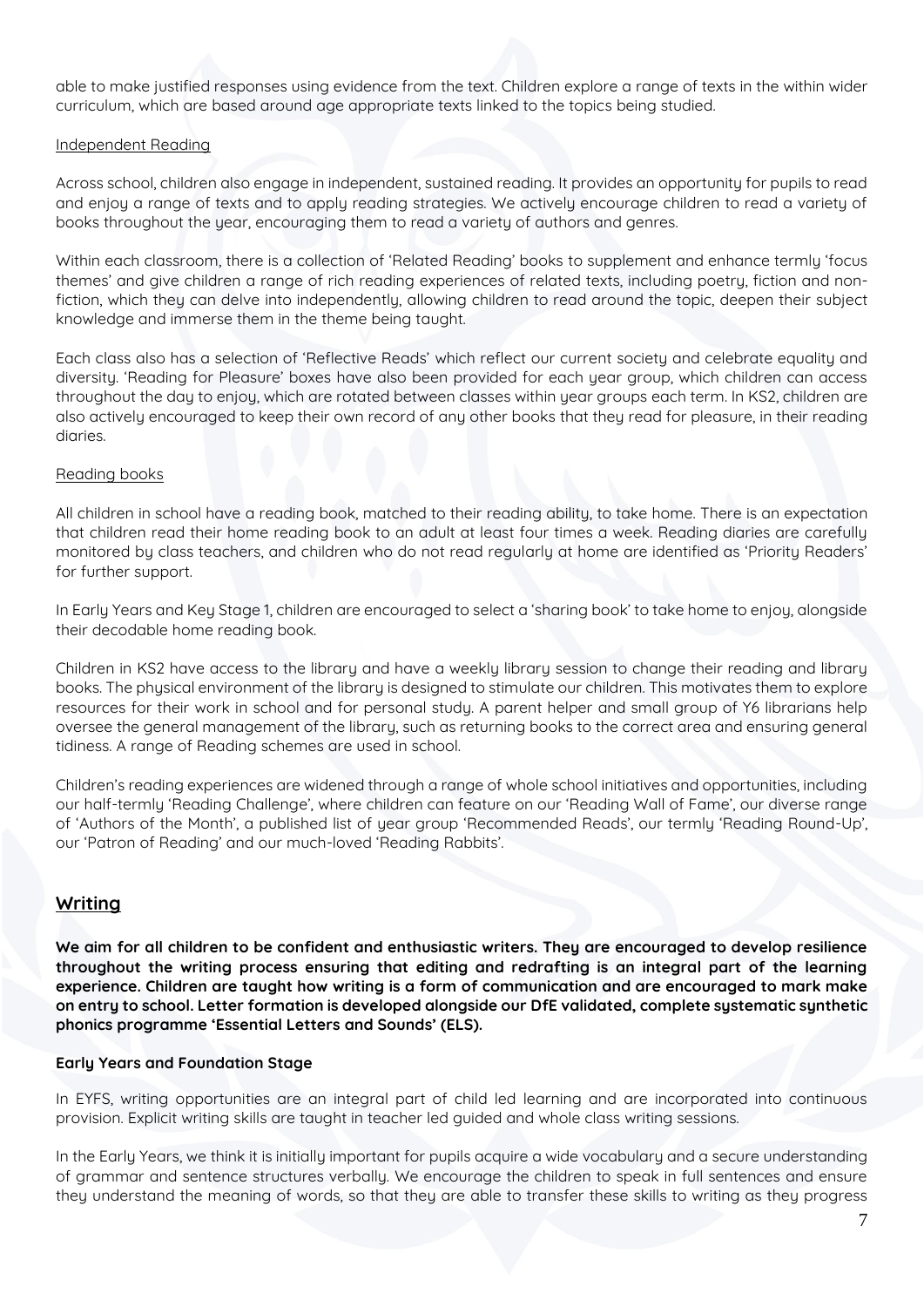through their education. We want them to be able to spell new words by effectively applying spelling patterns and rules and to be able to carefully and skilfully select the appropriate language structures and vocabulary to reflect the purpose and audience.

### **Year 1 to 6**

We ensure that the teaching of writing is purposeful, robust and shows clear progression for all children. Aligned with the new national curriculum, we ensure that each year group is teaching the explicit grammar, punctuation and spelling objectives required for that age group. As well as teaching the objectives, teachers are able to embed the skills throughout the year in cross-curricular writing opportunities ensuring that all children make good progress enabling them to achieve their full potential.

Before writing, children in Year 1 to 6, are given the opportunity to see a high-quality model of the genre of writing being taught. Children are encouraged to deconstruct the text and identify key features for specific genres of writing. Guided by the teacher, children identify, discuss and annotate grammar and language features, that have been used in the writing, before planning their own writing. Following this, children then generate their own vocabulary banks and create examples of sentences, which they can use in their own writing independently. Teachers model or complete a shared piece of writing as a class, to demonstrate the thinking process that goes on when writing.

Children then complete their own piece of independent writing in their draft books, before being given the opportunity to review and edit their draft independently and through peer assessment. As pupils become more proficient and confident, they are expected to become increasingly responsible for the correction and redrafting of their work. Increased attention is paid to spelling, grammar and punctuation, encouraging the use of dictionaries and thesauruses when appropriate. Finally, children are given the opportunity to publish their final piece of written work in their writing books or for display.

Pupils are taught to take pride in their work and to present their handwriting to a high standard. Good presentation of work is a high priority. Children are encouraged to maintain high standards of presentation at all times and across the curriculum.

Opportunities for the assessment of writing is planned half-termly and moderation exercises are undertaken within school and within the Learning Together Trust. Year 1 to 6, use the same format for assessing writing, which have been produced in line with the end of Key Stage assessment frameworks as published by the Department for Education.

#### **Grammar and punctuation**

Grammar and punctuation is taught as part of the main English lesson, and specific skills are always modelled, through shared writing sessions. Grammar and punctuation are the make-up of a piece of writing. These skills begin in Early Years as children learn speak and then to write for meaning.

In KS1, children build on this, learning to write in complete sentences, understand different word classifications and develop sentences that link together, within a text.

In KS2, children hone and develop these skills further by learning how to vary sentence types and use different language, tense and punctuation for effect, eventually choosing to do so independently.

#### **Spelling**

Spellings are taught according to the rules and words contained in Appendix 1 of the English National Curriculum.

From Year 1, weekly spellings are taught and an activity recorded in English books. Children are given a list of words each week to take home and learn, and then tested on in school each week.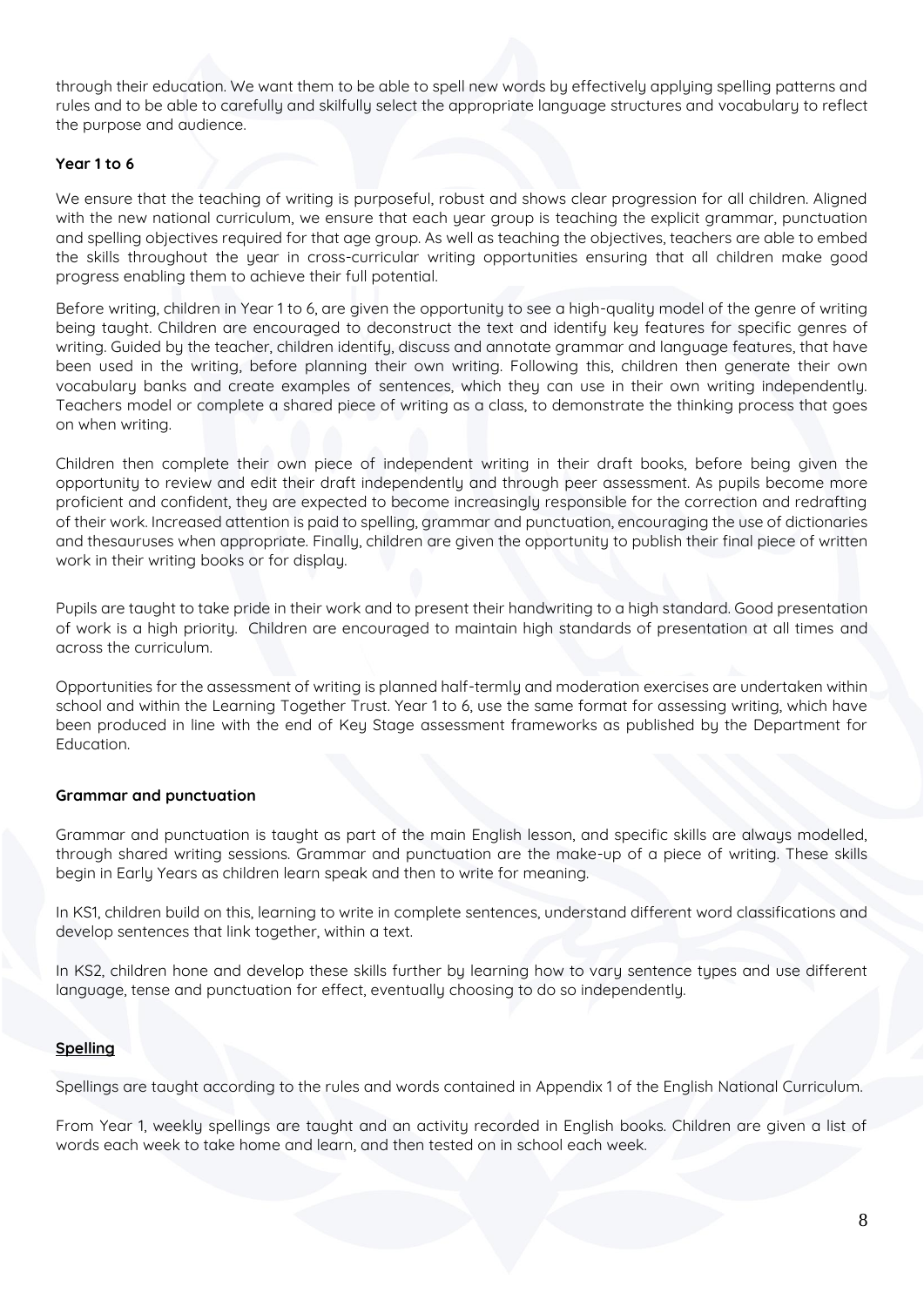In Key Stage 2, spelling is taught through daily English lessons along with discrete spelling sessions. Weekly spellings are progressive throughout the school and focus on the spelling strategies that are required for each year group. Spelling homework is also set each week, to allow children to learn spelling patterns and rules at home. These spellings are tested in school each week.

## **Speaking and Listening**

Our children are provided with a wealth of opportunities to develop their speaking and listening skills. Children are encouraged to articulate themselves in a range of contexts, in all aspects of the curriculum and as a prerequisite to developing reading and writing skills. Pupils have a range of planned oracy experiences including: drama; the use of talk partners; planned discussion activities; paired and collaborative work; problem solving in mathematics; presentation of learning; parent share events; circle time; school council and other pupil voice activities.

## **Inclusion**

At St. Wilfrid's Church of England Primary Academy, we teach English to all children, whatever their ability and individual needs. English forms part of our school curriculum policy, to provide a broad and balanced education to all children. We are very mindful of the learning needs of all of our children and those with Special Educational Needs are supported via effective planning, quality first teaching and assessment, differentiated activities as necessary, high expectations, suitable resources and recording formats. We consider the targets set for individual children in their Individual Education Plans (IEPs) and Education Health and Care plans (EHCPs). Through our English teaching, we provide learning opportunities that enable all pupils to make good progress within each lesson.

We strive to meet the needs of pupils with special educational needs, those with disabilities, those with special gifts and talents, and those learning English as an additional language, and we take all reasonable steps to achieve this.

We believe that the curriculum should be accessible to all children. This is made possible through scaffolded support, small group work, use of Knowledge Organisers and word banks, or extra time to complete learning tasks.

Advice is sought from outside agencies as appropriate, to ensure an inclusive approach. If teaching staff require additional support to meet the needs of any child, they consult our SENDCo.

#### **Equal Opportunities and Diversity**

All children at St. Wilfrid's Church of England Primary Academy, are offered a broad and balanced curriculum, differentiated to meet their needs as necessary. There is equality of access to the whole curriculum. No child is denied access to any part of the curriculum unless specific physical needs or religious/cultural considerations make it inappropriate.

At St. Wilfrid's, we are committed to providing all children with a curriculum that provides equality of opportunity and freedom from discrimination. Staff ensure that all children are treated fairly, equally and with respect. We do not discriminate against any child. All staff challenge any incidents of prejudice or racism. We record any serious incidents on + CPOMS and draw them to the attention of the Executive Headteacher.

We plan English lessons and activities to challenge and involve all pupils appropriately, according to age and capability, ethnic diversity, gender, culture, race, special educational needs or disability, and language background. Teachers use a range of strategies to ensure inclusion, and to maintain a positive ethos where children demonstrate positive and respectful attitudes towards others. Care is taken when selecting resources to ensure that a range of perspectives and viewpoints are represented, including those of men and women from different racial, national and religious groups. Careful consideration is taken to avoid stereo-typing, and bias, towards race, gender, role or disability. Through the teaching of English, we aim to develop awareness of ethnic, cultural and economic diversity of human society and to foster positive attitudes to all people.

We deal with any issues clearly and sensitively, if they arise.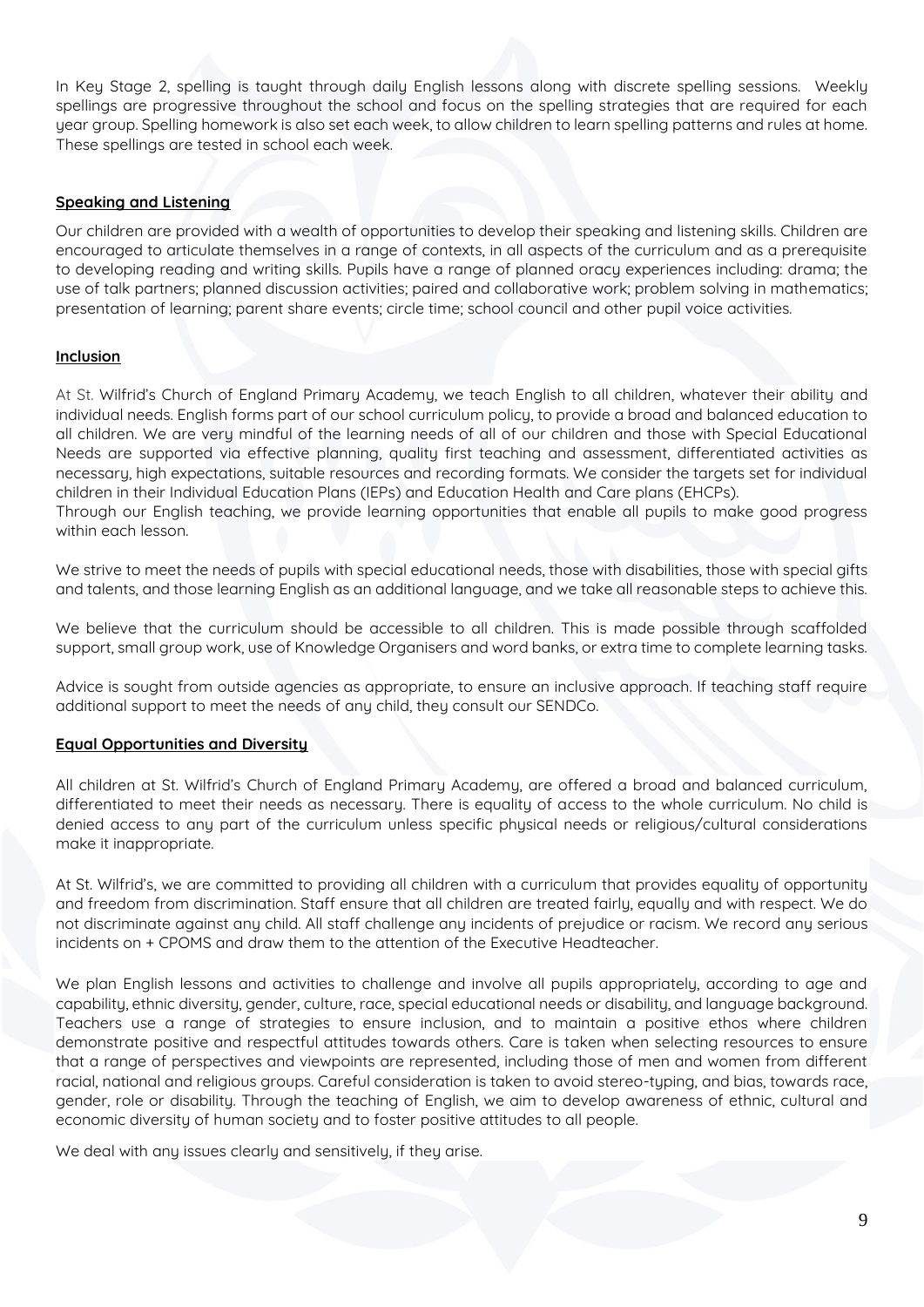### **Assessment and Recording**

Assessment of pupil progress is ongoing and is recorded. Each half term, children complete assessment tasks. Children's achievements are highlighted and the gaps are noted to inform planning.

Children's Phonological understanding is assessed through a check each half term throughout Reception and Key Stage 1. This continues into Key Stage 2 if children have not yet reached Phase 6.

In the Early Years Foundation Stage, children's achievements in Literacy are assessed in line with the Foundation Stage Profile. As the children achieve the Early Learning Goals they progress onto National Curriculum targets and are assessed towards the achievement of these, 'Target Tracker' is used to record statements of achievement for individual children, and to identify next step learning targets.

Children at the end of Key Stages 1 and 2 are formally assessed using SATs.

## **Monitoring and Evaluation**

Monitoring and evaluation will be carried out by the:

- Senior Leadership Team
- Head of School Improvement
- English Subject Leaders
- English Governor
- Class teachers

All teachers are responsible for monitoring standards in their class. English Subject Leaders, under the direction of the Senior Leadership Team, take the lead in this. Monitoring will take place according to current school cycle. Using whole school priorities, identified by the Senior Leadership Team, subject leaders are responsible for producing a School Development Plan for English, to allow for progression and development of the subject.

English Subject Leaders will also monitor children's work books and long term and medium-term plans, to ensure that the Programmes of Study are being effectively taught and match the needs and abilities of the pupils. Subject leaders have curriculum release time and directed time, in which to fulfil their role.

English subject leaders are responsible for:

- monitoring the standard of work and the quality of teaching and learning in English and pupils' progress and standards
- supporting colleagues in the planning, teaching and assessment of English (through the use of 'book looks', pupil voice, lesson observations, discussion with teachers, subject audit, data analysis, and other monitoring activities that may be required), providing a strategic lead and direction for the subject in school
- monitoring and reviewing the implementation of policy and units of work
- ensuring there are rigorous assessment systems in place to enable teachers and pupils to monitor progress and attainment in English
- monitoring and analysing assessments, holding teachers to account
- liaising with the Executive Headteacher and Governors to feedback on the monitoring and impact of English across the school

#### **Staff Support and Training**

St. Wilfrid's Church of England Primary Academy believes that all staff should be involved in a continuing process of improvement. Our school is committed to fostering a positive ethos of continuous learning. Continuing Professional Development (CPD) is the means by which a school is able to motivate and develop its staff community. CPD is intended to support teachers and to equip them with the skills and knowledge required to keep pace with the rapidly changing educational and professional environment.

This development takes place at a number of levels: individual, team, whole school and through wider networks. CPD supports and reflects the ethos, Christian Values and vision of the school.